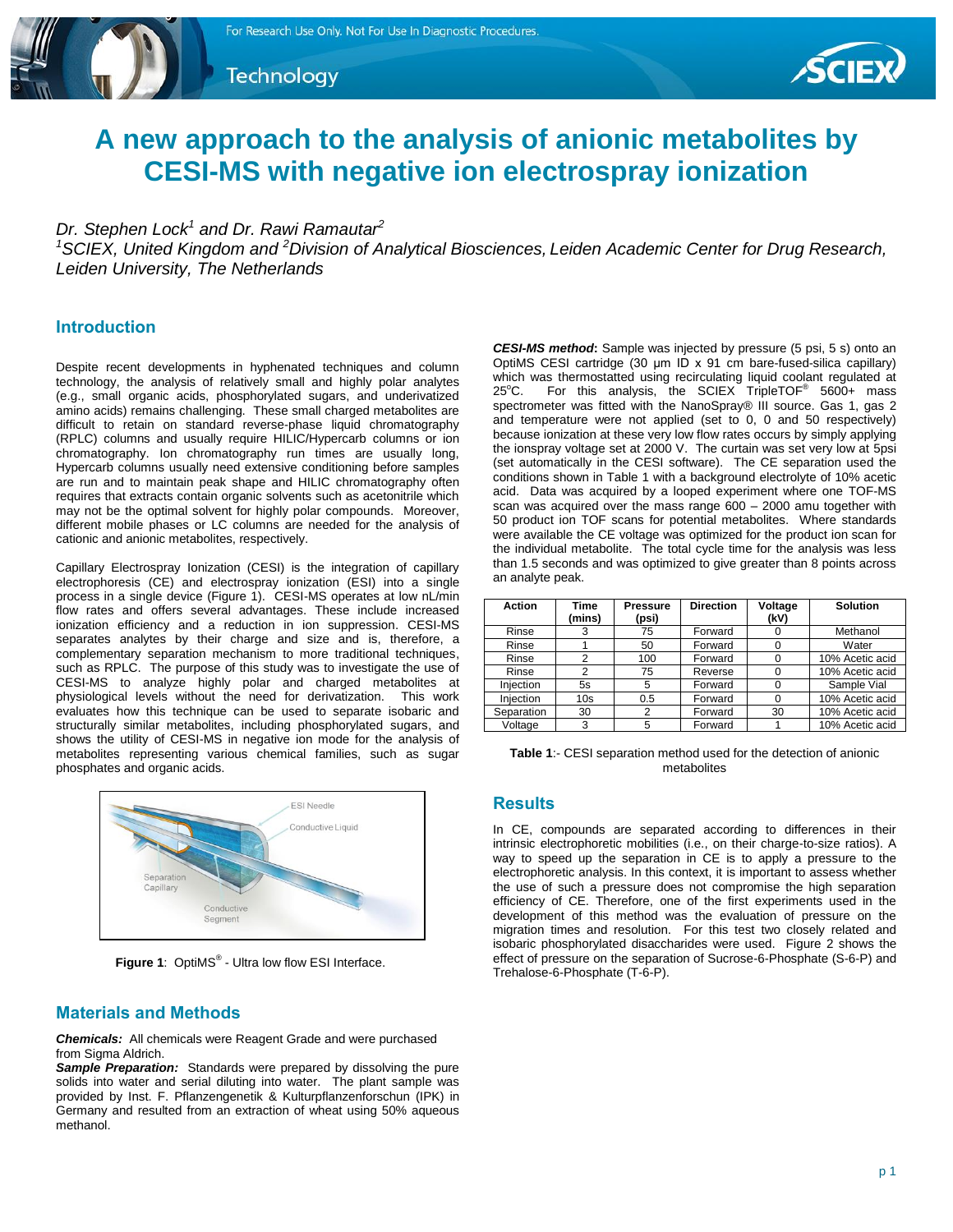



**Figure 2**: The effect of pressure on the separation of Sucrose-6- Phosphate (S-6-P) and Trehalose-6-Phosphate (T-6-P)

In this experiment increasing the pressure during the separation from 0.5 to 2 psi speeded up the analysis without a significant effect on the resolution. The two disaccharides are isobaric with very similar fragmentation patterns and their major fragment ion, resulting from the loss of the phosphate group, is the same for both compounds. Therefore, separation is essential for the selective identification of these analytes by MS. In this method the polarity used for separation is reversed and was needed to push the metabolites to the MS detector. Some pressure is required to help counteract the residual electro-osmotic flow on the bare fused silica but due to the use of a low- pH separation buffer (10% acetic acid), only a low pressure was required.

When glucose enters an organism it is either broken down to release energy or stored as fat via the intermediate, dihydroxyacetone phosphate. In this process of cellular Glycolysis phosphorylated forms of monosaccharides are very important intermediaries in the pathway. One of these major intermediate products in this cycle is Glucose-6 phosphate. Isobaric to Fructose-1- and Glucose-1-phosphate the separation of this intermediate from these other structural isomers is often difficult to achieve. Using the same method, separation of these three isobaric metabolites is possible as illustrated in Figure 3. As with the phosphorylated disaccharides the product ion spectra for each of these compounds are very similar and therefore separation is critical for a confident identification.



**Figure 3**:- CESI-MS Analysis of Phosphorylated Monosaccharides.



**Figure 4**:- Comparison of a standard with a wheat extract for the analysis of Phosphorylated Monosaccharides.

Figure 4 shows how this method was applied to a wheat extract. What can clearly be shown is the separation and detection of Glucose- and Fructose-1-phosphate in the absence of Glucose-6-phosphate even though the original sample which had been previously prepared for HILIC chromatography had to be diluted into water 8-fold. What can also be observed is the reproducibility of the migration times of the standard when compared to the extracted sample.

In order to assess migration time reproducibility a mixed standard containing over 15 compounds including among other compounds phosphorylated mono and disaccharides, isocitrate, citrate, succinate, malate, pyruvate, Cyclic adenosine monophosphate (cAMP) was injected multiple times. In Figure 5 a 100 µMolar standard of Glucose-1 phosphate was injected 3 times and it clearly shows that the migration times observed are reproducible. This was repeated to give intraday RSD values ≤ 1.1% for ten repeated injections and an intraday migration time RSD  $\leq$  1.3% for five repeated injections using a series on anionic metabolites with different migration times (2).



**Figure 5**:- 100 µMolar Glucose 1 phosphate standard injected in triplicate to study migration time stability taken from MultiQuant™ 3.0 software.

Other isobaric compounds included in this screen were citrate and isocitrate which form part of the citric acid cycle. Figure 6 shows the separation of these structural isomers. In this example, citrate and isocitrate differ by the position of the hydroxy group which affects their pKa and therefore charge and migration times.